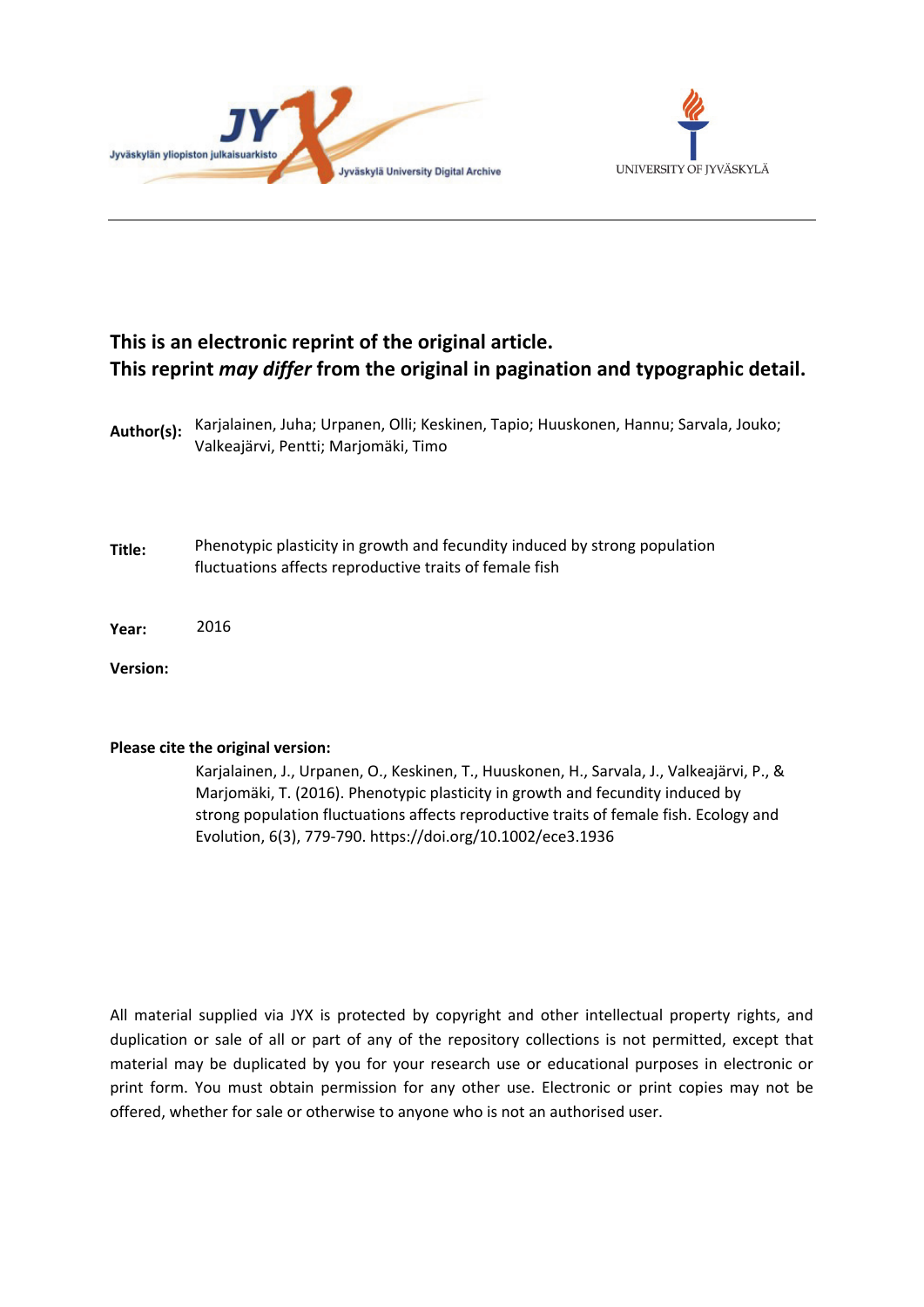# Phenotypic plasticity in growth and fecundity induced by strong population fluctuations affects reproductive traits of female fish

Juha Karjalainen<sup>1</sup>, Olli Urpanen<sup>1,2</sup>, Tapio Keskinen<sup>1,3</sup>, Hannu Huuskonen<sup>4</sup>, Jouko Sarvala<sup>5</sup>, Pentti Valkeajärvi<sup>3</sup> & Timo J. Marjomäki<sup>1</sup>

1Department of Biological and Environmental Science, University of Jyväskylä, P.O. Box 35, Jyväskylä FI-40014, Finland

<sup>2</sup>Metsähallitus, Jyväskylä, P.O. BOX 36, Jyväskylä FI-40100, Finland

<sup>3</sup>Natural Resources Institute Finland, Survontie 9A, Jyväskylä FI-40500, Finland

4 Department of Biology, University of Eastern Finland, P.O. Box 111, Joensuu FI-80101, Finland

5 Department of Biology, Section of Ecology, University of Turku, Turku FI-20014, Finland

#### Keywords

Age of maturation, coregonids, embryonic development, fisheries, larval development, maternal effect, stock fluctuations.

#### Correspondence

Juha Karjalainen, Department of Biological and Environmental Science, University of Jyväskylä, P.O. Box 35, Jyväskylä FI-40014, Finland. Tel: +358405134865; Fax: +35814617239; E-mail: juha.s.karjalainen@jyu.fi

#### Funding Information

This work was financially supported by the Ministry of Agriculture and Foresty and Finnish Cultural Foundation/Central Finland.

Received: 18 June 2015; Revised: 7 December 2015; Accepted: 9 December 2015

Ecology and Evolution 2016; 6(3): 779–790

doi: 10.1002/ece3.1936

#### Abstract

Fish are known for their high phenotypic plasticity in life-history traits in relation to environmental variability, and this is particularly pronounced among salmonids in the Northern Hemisphere. Resource limitation leads to trade-offs in phenotypic plasticity between life-history traits related to the reproduction, growth, and survival of individual fish, which have consequences for the age and size distributions of populations, as well as their dynamics and productivity. We studied the effect of plasticity in growth and fecundity of vendace females on their reproductive traits using a series of long-term incubation experiments. The wild parental fish originated from four separate populations with markedly different densities, and hence naturally induced differences in their growth and fecundity. The energy allocation to somatic tissues and eggs prior to spawning served as a proxy for total resource availability to individual females, and its effects on offspring survival and growth were analyzed. Vendace females allocated a rather constant proportion of available energy to eggs (per body mass) despite different growth patterns depending on the total resources in the different lakes; investment into eggs thus dictated the share remaining for growth. The energy allocation to eggs per mass was higher in young than in old spawners and the egg size and the relative fecundity differed between them: Young females produced more and smaller eggs and larvae than old spawners. In contrast to earlier observations of salmonids, a shortage of maternal food resources did not increase offspring size and survival. Vendace females in sparse populations with ample resources and high growth produced larger eggs and larvae. Vendace accommodate strong population fluctuations by their high plasticity in growth and fecundity, which affect their offspring size and consequently their recruitment and productivity, and account for their persistence and resilience in the face of high fishing mortality.

> Northern Hemisphere (Skúlason and Smith 1995). Tradeoffs in phenotypic plasticity between life-history traits related to the reproduction, growth, and survival of individual fish may have consequences for the age and size distributions of populations, as well as their dynamics and productivity (Stearns and Koella 1986; Heino et al. 2002). Age and size at maturation of fishes with moderate-to-high fecundity, high age at maturation, and low

# Introduction

Phenotypic plasticity occurs when the phenotype expressed by a given genotype changes as environmental conditions vary (Nussey et al. 2007). Fish are known for their high phenotypic plasticity in many life-history traits in relation to environmental variability, and this is particularly pronounced among salmonids (Salmonidae) in the

This is an open access article under the terms of the Creative Commons Attribution License, which permits use,

distribution and reproduction in any medium, provided the original work is properly cited.

<sup>© 2016</sup> The Authors. Ecology and Evolution published by John Wiley & Sons Ltd.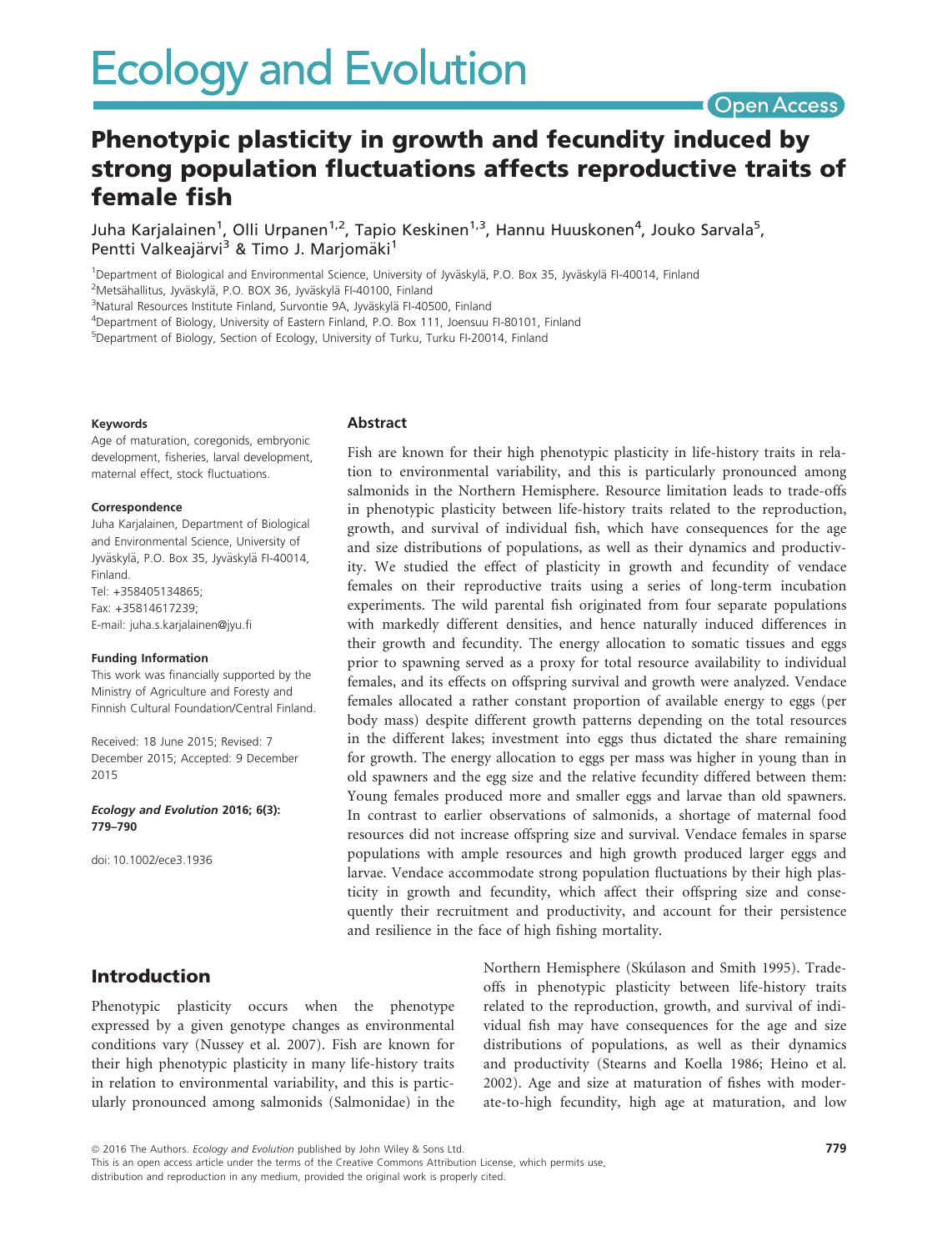prematuration survival have been widely studied using the reaction norm approach (Heino et al. 2002; Evans et al. 2010; Jonsson et al. 2012; Kokkonen et al. 2015). Those species have high variation in age and size at maturation relative to certain salmonid species, such as vendace (Coregonus albula (L.), Fig. 1), with early maturation, high reproductive effort, small size, short life span, high demographic resilience, and low juvenile survivorship (Karjalainen and Viljanen 1994). Furthermore, growth of vendace is strongly dependent on the population density due to intraspecific food competition (Viljanen 1986; Helminen et al. 1992; Marjomäki and Kirjasniemi 1995; Auvinen et al. 2000), so that the wet mass of immature fish after the first growth season can vary by as much as fourfold between successive years (Helminen et al. 1992).

In vendace populations, intercohort competition has been proposed to induce a quantitative maternal effect on offspring quality during the growing season prior to spawning (Hamrin and Persson 1986). This interaction can be illustrated by the following chain of association: High young-of-the-year abundance causes severe food competition between young-of-the-year and mature fish which leads to slow growth and weakened condition of mature fish with deterioration in some essential quality or quantity components in the eggs. Reproductive products of poor quality will lead to a cohort effect of low survival of embryos or larvae, and thus less successful recruitment of the next year class. Further, a high mortality of vendace due to intensive harvesting will simplify the age structure of the spawning population from a multicohort iteroparous state to an almost totally single-cohort semelparous state and maintains the induced 2-year generation cyclicity in the population dynamics (Hamrin and Persson 1986) as well as the growth of individual fish (Helminen and Sarvala 1994). Thus, harvesting may significantly adjust the reproductive traits of individuals and populations in vendace, our model species.



Figure 1. Our study species vendace (Coregonus albula (L.)). Photograph by Jussi Murtosaari.

Vendace is a special case among iteroparous fishes, because the age at the first reproduction of females in many vendace stocks has very little variation: Almost all females spawn for the first time in their second autumn (young, novice spawners at age of 1+) (Hamrin and Persson 1986; Huusko and Hyvärinen 2005), and only a small proportion of them survive to repeat spawning in the following years. However, some vendace populations with higher and more variable age at maturation are also known (Gregersen et al. 2011), and the spawning experience and age of a female may have a significant effect on the reproductive success of fish (Kamler et al. 1982; Evans et al. 1996; Busch et al. 2009).

We studied the effect of plasticity in growth and fecundity of vendace females on their reproductive traits using a series of long-term incubation experiments. The wild parental fish originated from four separate populations with markedly different densities and hence lake-specific naturally induced differences in their growth and fecundity. We interpreted here that the large differences in growth of parental fish were mainly caused by their phenotypic plasticity in response to the population density, and although local adaptations may evolve in fish populations rapidly (Eizaguirre et al. 2012; Westley et al. 2012), their role in our analysis is insignificant. The energy allocation to somatic tissues and eggs prior to spawning (variable  $P_{\text{S+R}}$ ) served as a proxy for total resource availability to an individual female, and its effects on offspring survival and growth were analyzed. Firstly, we examined whether the  $P_{S+R}$  differed between the females from the different lakes, the relative priority of growth and eggs in the energy allocation by young and old spawners, and how the  $P_{S+R}$  affected the egg production (relative fecundity, egg size) of females. Secondly, differences in survival and growth of offspring from young and old spawners with different  $P_{S+R}$  were studied using common garden fertilization and incubation experiments. Shortage in maternal food resources has been observed to increase the egg size via a trade-off between egg number and size and subsequently to affect offspring size and survival (Hutchings 1991). Finally, we explored whether the allocation mechanisms revealed by our experiments can explain the high variability in the recruitment of vendace in our study lakes.

# Materials and Methods

#### Study lakes and populations

Mature vendace to provide eggs and milt were caught from four Finnish lakes: Pyhäjärvi (I), Pyhäselkä (II), Puulavesi (III), and Southern Konnevesi (IV); hereafter the lakes are referred to by their roman numerals I–IV. The lakes were selected to represent the wide range of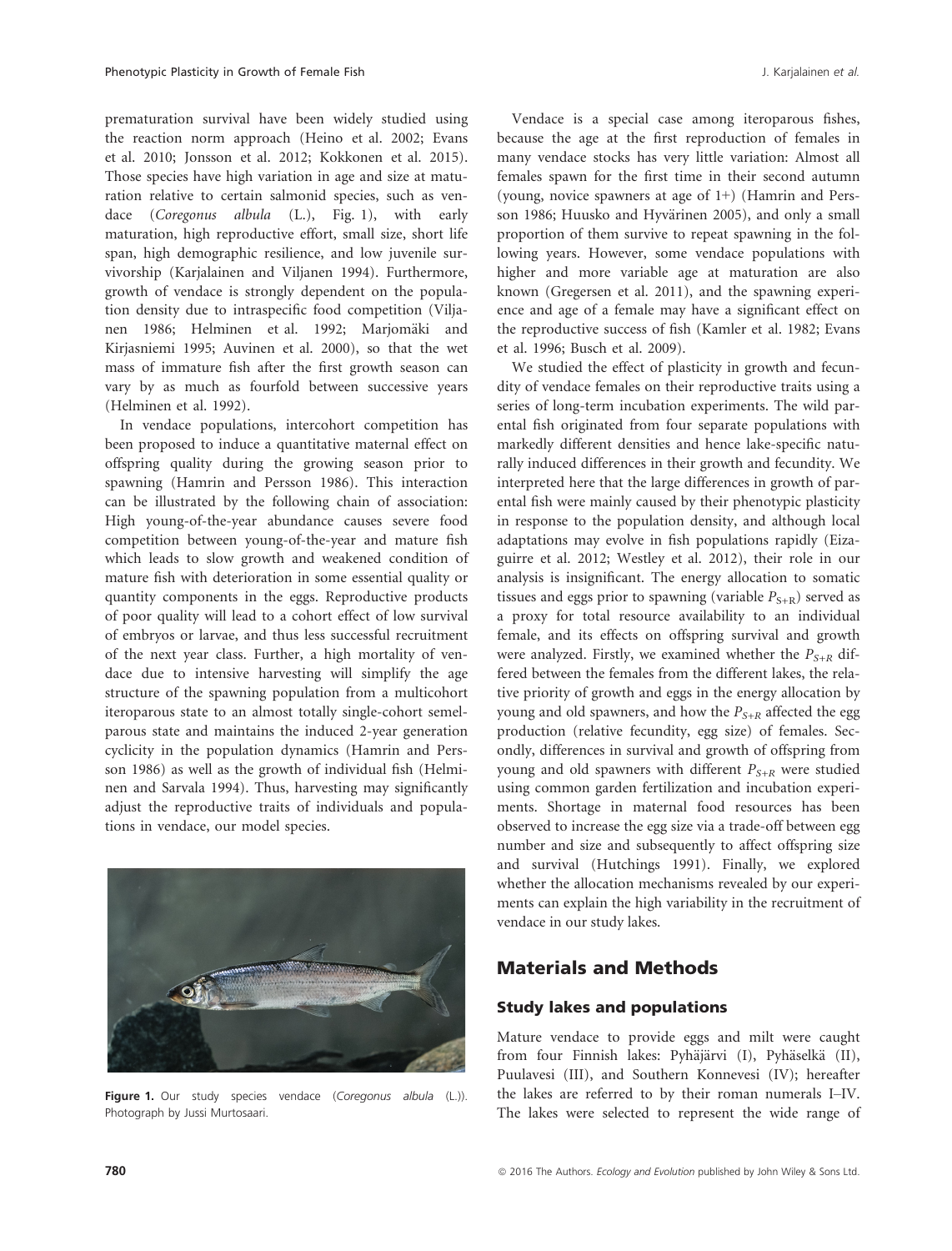vendace population densities in Finland: The density of the mature adult (age  $> 1+$ ) vendace in 2004–2006 ranged from about 20 to 4000 individuals  $ha^{-1}$  in autumn, and the total biomass of vendace in autumn ranged from 12 to 42 kg·ha<sup>-1</sup> (Table 1). The density estimates were based on the removal method (Helminen et al. 1993) and cohort analysis (Pope 1972) in the intensively fished Lake I and combined results of echo-sounding and CPUE in Lakes III and IV (Marjomäki & Huolila 1995; Valkeajärvi and Marjomäki 2013). Data for adult fish from Lake II were scarce, and age-specific density estimates were not available for the study years. However, from total catch statistics its density was roughly estimated to be the second lowest. Fishing mortality differed between lakes being highest in Lake I (Table 1, Appendix S1), which is shallower and more productive than the other lakes and has a longer open-water period than the other lakes (Appendix S1).

The annual population fecundity was calculated by multiplying female (sex ratio assumed to be 1:1) spawning stock density (ind.  $ha^{-1}$ ) by the mean fecundity (eggs female $^{-1}$ ) of mature females in each lake. The densities of newly hatched larvae of vendace (ind.  $ha^{-1}$ ) in spring 2004–2007 were estimated for all lakes using a stratified sampling design (Urpanen et al. 2009).

## Energy allocation by female vendace to somatic growth and eggs

Total energy allocated to somatic growth and eggs  $(P_{S+R})$ during the growing season  $(kJ·g<sup>-1</sup>$  of fish wet mass) was estimated from randomly sampled ripe females (eggs not running). Total length (mm) and wet mass (g) of these females were measured. Both ovaries were removed and weighed to the nearest 0.01 g. Three subsamples taken from different parts of the gonads were weighed, and the number of eggs per subsample was counted under a dissecting microscope. Mean egg number of the subsamples was multiplied by the ratio of the total sample mass to the mean subsample mass to obtain an estimate of absolute fecundity of each female. Vendace is a determinate and total spawner species: The whole clutch of developed oocytes is laid down during a single period with no further recruitment of oocytes before the start of spawning (Dlugosz and Worniallo 1985; Murua et al. 2003). Thus, the oocyte number prior to spawning gives an adequate estimate of the total individual fecundity (Kjesbu et al. 2010) which makes it possible to estimate the total energy allocated to reproductive tissue. In our analysis,  $P_{S+R}$  was assumed to reflect the level of maternal food resources (indirectly) and growth conditions (directly), and the interannual variation in population density induced the variation in  $P_{S+R}$ .

Relative fecundity of females was calculated by dividing absolute number of eggs by total mass of fish including gonads ( $W_T$ , wet mass). One subsample of unfertilized eggs from each female was frozen at  $-80^{\circ}$ C for the determination of the energy content of eggs by their carbon content. Three pooled (five eggs) replicates from each female were weighed and freeze-dried and then ground to a fine powder using a mortar and pestle. Approximately 0.6 mg of powdered sample was weighed into a small tin cup for the carbon analysis. Analyses were carried out using a FlashEA 1112 elemental analyzer connected to a

Table 1. Characteristics of vendace populations [mean (SD)] in the study lakes in 2004–2007. Wet mass of females after first year in second spring was estimated from the scale by the Monastyrsky's equation (Monastyrsky 1930).

|                                               | Lake I       | Lake II     | Lake III    | Lake IV       |
|-----------------------------------------------|--------------|-------------|-------------|---------------|
|                                               | SW Pyhäjärvi | Pyhäselkä   | Puulavesi   | S Konnevesi   |
| Total catch, $kg \cdot ha^{-1}$               | 13(1.0)      | 1(0.2)      | 4(0.5)      | 3(0.5)        |
| Total mortality, %                            | >90          |             | 50          | 50            |
| Total density of spawners, ind. $ha^{-1}$     | 157 (116)    |             | 1072 (353)  | 2770 (834)    |
| Total biomass of spawners, $kg \cdot ha^{-1}$ | 10(6)        |             | 15(4)       | 18(5)         |
| Density 0+ in autumn, ind. ha <sup>-1</sup>   | 1063 (265)   |             | 953 (715)   | 1541 (1610)   |
| Biomass 0+ in autumn, $kq \cdot ha^{-1}$      | 20(9)        |             | 4(3)        | 4(4)          |
| Total biomass in autumn, $kq \cdot ha^{-1}$   | 30(10)       |             | 19(5)       | 22(9)         |
| Wet mass of 1-year old females, q             | 29(8)        | 8(3)        | 4(1)        | 3(2)          |
| Wet mass of novice females, q                 | 78 (22)      | 25(6)       | 11(2)       | 9(5)          |
| Wet mass of repeated spawners, g              | 127(48)      | 34 (10)     | 19(5)       | 10(3)         |
| Total length of all mature females, mm        | 216(24)      | 155 (18)    | 124(14)     | 112 (23)      |
| Fecundity of mature females, eggs             | 9791 (3966)  | 3593 (1317) | 1739 (714)  | 999 (333)     |
| % of mature individuals at age 1+             | 99(1)        | 98(2)       | 100         | 100           |
| % of novice spawners                          | 84 (9)       | 58 (36)     | 40 (45)     | 45 (32)       |
| Density of hatched larvae, ind. $ha^{-1}$     | 5865 (4590)  | 1520 (1021) | 8726 (7038) | 22105 (26036) |

 $-$  = no data available.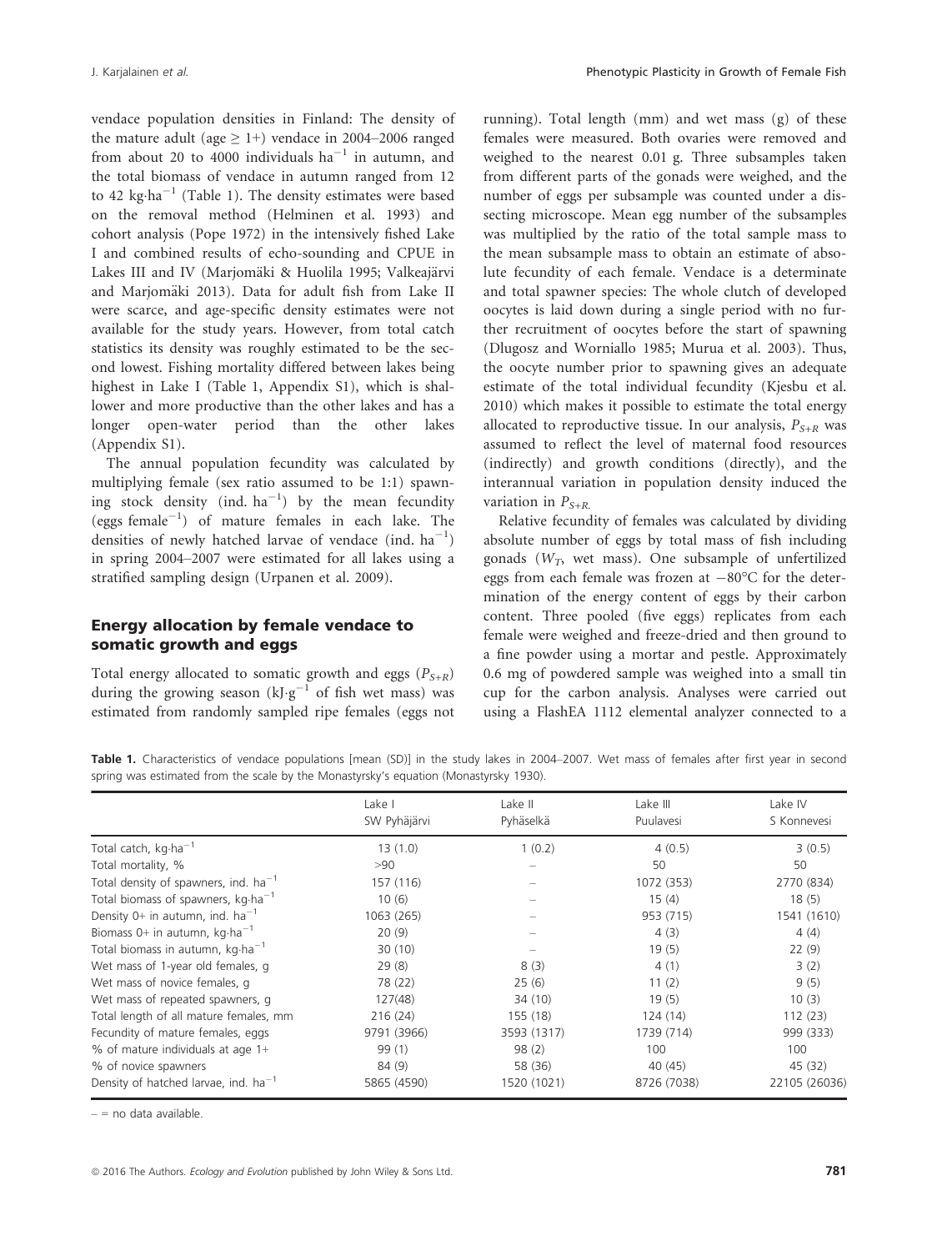Thermo Finnigan DELTAplus Advantage mass spectrometer. Carbon content was transformed to the energy content using a coefficient of 44.9 kJ·g<sup>-1</sup> C (M. Paalavuo, P. Muje & J. Karjalainen, unpublished data).

Age of female vendace was determined from the scales and otoliths (sagittae), and the radius of each annulus in the scales was measured. Length at age  $t-1$ , the beginning of the last growing season, was back-calculated using Monastyrsky's equation (Monastyrsky 1930), and the value of the exponent  $(b = 0.607)$  was determined from our own data ( $n = 817$ ).

Total energy allocated to somatic growth and eggs  $(P_{S+R, i}, kJ \cdot g^{-1})$  was estimated individually for each female (i)

 $P_{S+R, i} = (W_{T, t, i} - \hat{W}_{S, t-1, i}) * E_i/\hat{W}_{t-1-t, i}$ where

 $W_{T, t, i}$  = observed total wet mass at time t of female i,  $\hat{W}_{S, t-1, i}$  = estimated somatic wet mass at the beginning of the last growing season, at time  $t-1$ ,

 $E_i$  = the gross energy content estimate (kJ·g<sup>-1</sup>) of female i.

 $\ddot{W}_{t-1-t, i}$  = mean weight of the female *i* during the last growing season.

Estimated somatic wet mass at time  $t-1$  is

 $\hat{W}_{S, t-1, i} = a * \hat{L}_{t-1, i}^{b} * [W_{T, t, i} / (c * L_{t, i}^{d})]$ 

where

 $\hat{L}_{t-1, i}$  = back-calculated length of female *i* at *t*-1,

 $L_t$  i = its observed length at t,

a and b are the intercept and the slope of log-linear regression of somatic wet mass  $(W_{S_t} t)$  on total length  $(L_t)$  of female vendace  $(a = 0.0000044, b = 3.06,$  $R^2 = 0.98$ ,  $n = 461$ ), respectively, and

 $c$  and  $d$  are the intercept and the slope of log-linear regression of total wet mass  $(W_T, t)$  on total length  $(L_t)$  of female vendace  $(c = 0.0000051, d = 3.09, R^2 = 0.98,$  $n = 461$ , respectively.

The mean mass of the female  $i$  during the last growing season is

 $\ddot{W}_{t-1-t, i} = (W_{T, t, i} + \hat{W}_{S, t-1, i})/2$ 

 $E_i$  = the gross energy content (kJ·g<sup>-1</sup>) of female *i* is based on its  $\ddot{W}_{t-1-t, i}$ .

 $E_i$  was estimated from log-linear regression between gross energy content and  $W_T$  of age  $> 0^+$  vendace  $(R^{2} = 0.937, n = 861, M.$  Paalavuo, P. Muje & J. Karjalainen, unpublished data):

 $E_i = 4.231 * \ddot{W}_{t-1-t}$   $^{0.112}_{i}$ 

Energy allocation to eggs ( $P_{R, i}$ , kJ·g<sup>-1</sup>) is estimated from  $P_{R, i} = (F_i * E_a)/\ddot{W}_{t-1-i, i}$ 

where

 $F_i$  = individual absolute fecundity and

 $E_a$  = mean energy content of egg at given age group a, and was determined for each age group from every lake and year from the carbon content of the eggs.

### Fertilization and incubation experiments

The experiments were carried out similarly in all periods 2004/2005, 2005/2006, and 2006/2007. All fish were caught by local fishermen in the middle of the spawning season from the last week of October to the first week of November. Fish were caught with trap nets (Lake I), gill nets (Lake II), and seine nets (Lakes III and IV) and before the fertilization fish were kept at the same temperature as the water temperature in the spawning area  $(2-3°C)$ . Only live individuals from the catch with running milt and eggs were used for the fertilization experiment. Annually in each population, 9 ready-to-spawn females and 27 males were picked from a random sample of ca. 100 mature fish (Appendix S2). Both young  $(1+)$  and old spawners  $(> 1+)$ were included in the fertilizations.  $L_T$  and  $W_T$  of each fish were measured before removing the eggs and milt for the fertilization. Fertilization was performed immediately after fish were caught in the well-stocked field laboratory established in a van. From each female, three sets of a minimum of 100 eggs were stripped into plastic Petri dishes. Each set was fertilized with a mixture of milt from three males to ensure sufficient milt and to simulate the communal spawning in nature. After adding the milt, a small volume of lake water was added to the dishes to activate the sperm and the dishes were gently waved to spread the sperm uniformly. The dishes were placed in one-liter plastic bags with lake water at 2–5°C and transported within 2–4 h to a hatchery at the Konnevesi Research Station of the University of Jyväskylä, where the sets of eggs were distributed into incubation plates in randomized order and incubated in acrylic plastic plates  $(5 \times 5 \text{ cm})$  with gentle continuous vertical water flow through their mesh bottom.

Fertilization success of eggs, that is, the proportion of fertilized eggs of all eggs (random sample of 50–100 eggs per set), was determined 24–48 h after fertilization under a dissecting microscope. Fertilized eggs were identified by visible cell division. Fungal growth was controlled by weekly treatment with malachite green until the embryos reached the eyed stage. Dead eggs were counted and removed weekly and water temperature recorded daily throughout the incubation period. Mean  $(\pm SD)$  water temperatures during incubations were  $3.0 \pm 1.1$ ,  $3.2 \pm 1.0$  and  $2.7 \pm 0.7$ °C during the incubation period in 2004/2005, 2005/2006, and 2006/2007, respectively. The total duration of the incubation period in different years, from fertilization to 90% hatching, was 170–196, 164– 184, 171–194, and 171–195 days for eggs from Lakes I, II, III, and IV, respectively.

The instantaneous total mortality  $(Z)$  of embryos and larvae during experiments was calculated separately for each egg and rearing set: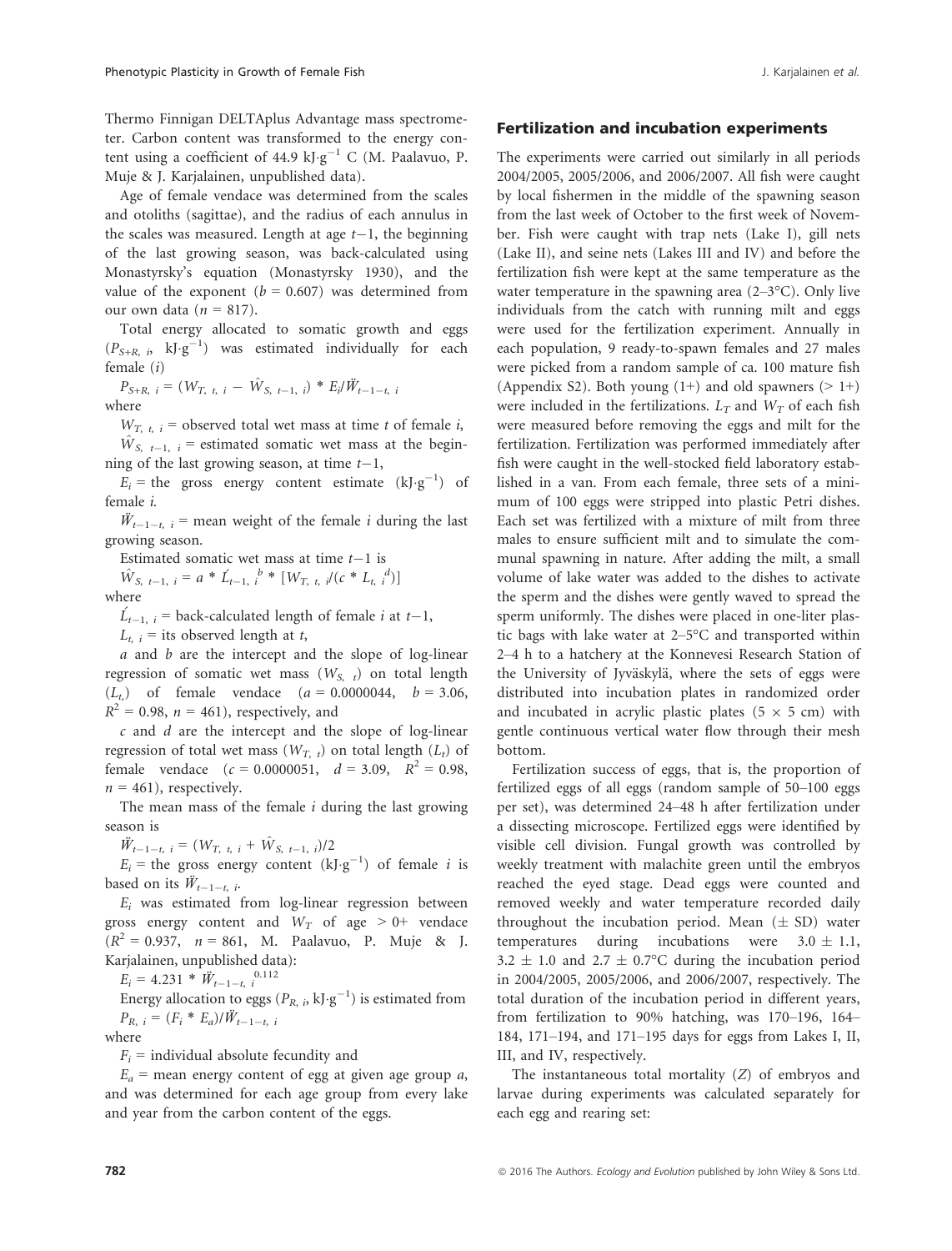$Z = -\text{ln} (N_e/N_b),$ 

where  $N_e$  = the number of live embryos or larvae at the end of a period and  $N_b$  = their number at the beginning of that period. A mean Z for each female was calculated as a mean of the three replicates (egg sets), and population-specific estimates were calculated as a mean of the nine females. Mortality rates were calculated separately for two periods:  $Z_F$  = fertilization failure and  $Z_F$  = total embryonic mortality from fertilization to 100% hatching (including  $Z_F$  and  $Z_I$ ). Values of proportional total mortality  $(A, \%)$  were calculated from

 $A = 1 - \exp(-Z)$ .

The proportion of hatched larvae alive  $(H\%)$  was also recorded.

The mean egg wet mass for each of the nine females per lake was measured from 50 eggs (Appendix S2). During the hatching period, the number of dead eggs and hatched larvae was recorded daily. One subset ( $n = 10$ ) of hatched larvae from each female was preserved in 70% ethanol for the measurements of  $L_T$  and  $W_T$ .

## Larval growth, survival, and swimming performance experiments

Hatched larvae from the laboratory incubations were moved daily to flow-through tanks (26 liters) and larvae from each lake and from 3 to 5 females were kept separately in the collecting tanks for a maximum of 3 days without food in order to collect enough larvae for rearing experiments. Subsequently, newly hatched larvae were divided into aerated flow-through aquaria (length 40 cm  $\times$  width 25 cm  $\times$  height 20 cm), and 65 larvae per aquarium with 2–5 replicates per lake were reared for 23 days to monitor their growth and mortality. The photoperiod during rearing experiments was set at 18-h light: 6-h dark, and the larvae were fed ad libitum on hatched Artemia nauplii without cysts (daily ration adjusted to 100% of the  $W_T$  of the larvae). The aquaria were cleaned daily by siphoning out feces and uneaten Artemia. The number of dead larvae and water temperature were recorded daily. The instantaneous mortality  $(Z_L)$  during the larval rearing period was calculated separately for each aquarium, and the lake-specific  $Z_L$  was calculated as a mean of aquaria for a given population. The mean ( $\pm$  SD) rearing temperatures were 12.9  $\pm$  0.4,  $13.5 \pm 0.6$  and  $15.0 \pm 0.4$ °C in spring 2005, 2006, and 2007, respectively.

A random sample of five larvae from each aquarium was taken for a challenge test. Challenge tests were performed in a flow-through swimming chamber with a volume of 18 ml. The chamber was connected by rubber hoses to a water circulation pump, and the whole system was immersed in an aquarium. Water velocity in the chamber was calibrated separately in each trial according to the average  $L<sub>T</sub>$  of larvae at a given time. Five larvae were placed in the swimming chamber, and water flow was adjusted to the level of  $1 L_T$ s<sup>-1</sup> for 1 min, after which water velocity was increased to 5  $L_T$ s<sup>-1</sup> (SD = 1). Swimming ability of larvae against flow was recorded as the time (s) until the median larva (third of the five) was exhausted and was unable to keep its position in the swimming tunnel. After that, larvae were removed from the chamber and anaesthetized before measurement of individual  $L_T$  and  $W_T$ .

#### Data analysis

A general linear model (GLM) with a main effect model structure was used to test for the effect of lake, study year, and age of spawners (young vs. old spawners) on the total energy allocated to growth and eggs  $(P_{S+R},$ kJ·g<sup>-1</sup>) or to reproduction  $(P_R, kJ·g^{-1})$  of females in the summer before spawning. Wet body mass of the females was used as a covariate in the models.

GLM, with  $P_{S+R}$  as a covariate, was used to test for the effect of the spawning history on the relative fecundity (eggs  $g^{-1}$ ) and wet mass of eggs (mg) of females. In these analyses, the  $P_{S+R}$  of individual fish from the study lakes was assumed to reflect the lake- and year-specific status including the thermal effects, so lake and year factors were no longer included in the models.

GLM, with the total biomass of vendace  $(kg \cdot ha^{-1})$  in summer before the spawning season as a covariate, was used to test for the effect of the female age (young vs. old) on  $P_{S+R}$ .

The difference in the fertilization failure  $(Z_F)$ , total mortality of embryos during the experimental incubation period  $(Z_E)$ , proportion of hatched larvae alive  $(H\%)$ , and  $L_T$  and  $W_T$  of the hatched larvae were compared between young and old spawners by the GLMs with  $P_{S+R}$ as a covariate.

In larval experiments, the rearing temperature differed between the study years due to problems with the heating system. Thus, the temperature effect on the growth of the larvae was corrected by a temperature-specific growth function derived from the experimental data of Luczynski (1991). The  $L_T$  and  $W_T$  of larvae in each aquarium were adjusted to correspond to growth at 13.5°C which was the mean rearing temperature in 2006. Because the larvae of all females from a lake were pooled in the rearing experiments (not possible to identify mothers of individual larvae), the  $P_{S+R}$  for the analysis was calculated as an annual mean for all females in specific year and lake. Data were divided further into two  $P_{S+R}$  classes lower and higher than the overall mean for the females in all years (overall mean = 4.6 kJ·g<sup>-1</sup>). The differences in temperature-corrected  $L_T$  and  $W_T$  were tested by t-test between the two  $P_{S+R}$  classes. GLM model with the ln-transformed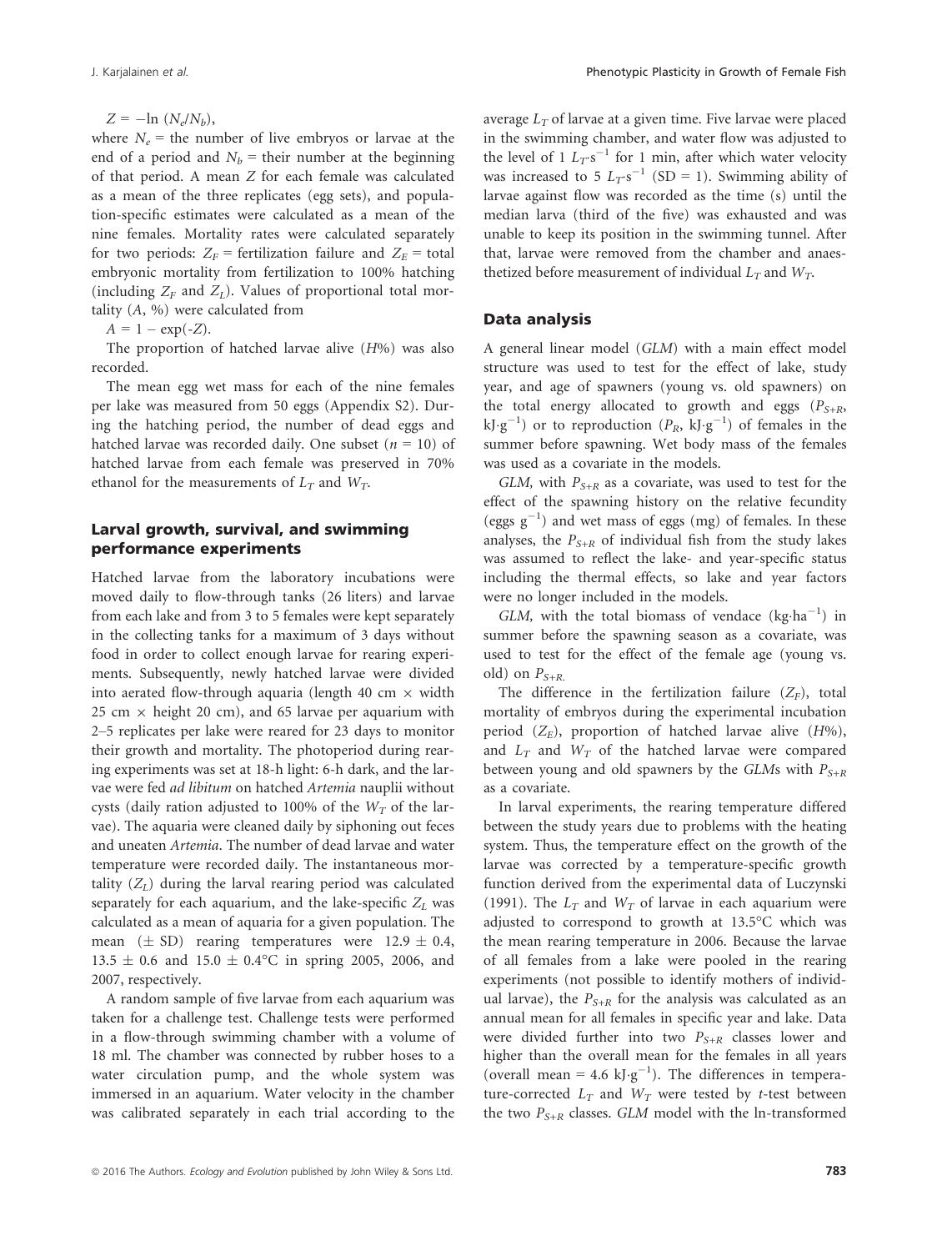rearing temperature as a covariate was used to test the effects of  $P_{S+R}$  on the  $Z_L$  and swimming performance of larvae after the 23-days rearing experiment. In this analysis,  $P_{S+R}$  class was a fixed factor.

# **Results**

#### Plasticity in growth and fecundity

The large differences in the population density between lakes caused high variation in the mean size of both juvenile and mature fish, as well as in the fecundity of females. The interannual variation in the wet mass of 0+ fish after the first growing season was high, and even a fourfold difference between successive years has been observed in Lake I (Fig. 2). The majority of vendace females spawned for the first time in their second autumn (Table 1, % of mature individuals at age of 1+) and the proportion young spawners varied between 40 and 84% of all spawners. Thus, every year there were also older and likely repeat spawners (age 2+ or older) present in all lakes, but their proportion and total number were clearly lowest in Lake I with the lowest population density and highest adult mortality due to intensive fishing.

Total energy (kJ) allocated by vendace females to somatic growth and eggs differed considerably between lakes (Fig. 3A) demonstrating the extreme variability of their growth and fecundity. Young spawners (age group 1+) invested significantly more  $(F = 659.6, P < 0.001,$ Fig. 3B) energy into growth and eggs  $(P_{S+R}, kJ \cdot g^{-1})$  than old spawners (age group  $\geq$  2+). The  $P_{S+R}$  also differed significantly between lakes ( $F = 7.2$ ,  $P < 0.001$ ), being largest in the sparsest population with extremely fast-growing individuals in Lake I, and also between years



Figure 2. Interannual variation in the mean wet mass  $(q)$  of 0+ vendace in 1973–2013 (Helminen et al. 1992) in Lake I and Lake IV (P. Valkeajärvi, unpublished data).

 $(F = 28.1, P < 0.001)$ . The effect of the covariate wet mass was not significant ( $F = 0.01$ ,  $P > 0.05$ ).

The energy allocated to eggs  $(P_R, kJ \cdot g^{-1})$  also differed significantly between young and old spawners ( $F = 25.3$ ,  $P < 0.001$ ). The  $P_R$  of young spawners was higher than that of old spawners (Fig. 3B), but old spawners allocated a higher proportion (69%) of total energy for eggs than young females (49%), and thus, a smaller share remained for somatic growth. Altogether, the variation in  $P_R$  was very low compared to that of  $P_S$ . The  $P_R$  differed significantly between years ( $F = 3.2$ ,  $P < 0.05$ ) but did not differ between lakes ( $F = 1.0$ ,  $P > 0.05$ ). Again, the effect of the covariate mass was not significant ( $F = 1.1$ ,  $P > 0.05$ ).

The large differences in the age-specific size of females between lakes yielded large between-lakes differences in their absolute fecundity (eggs female $^{-1}$ , Table 1). At the same size, the old spawners had on average 10% lower



Figure 3. (A) Total energy allocation to somatic growth (kJ) and eggs (kJ) by young (1) and old (2) spawners in Lakes I–IV. (B) Relative energy allocation to somatic growth  $(P<sub>S</sub> kJ·g<sup>-1</sup>$  of female wet mass) and egg production ( $P_R$ , kJ $\cdot$ g<sup>-1</sup> of female wet mass) by young and old spawners in Lakes I-IV. The means over all lakes and years for total energy ( $P_{S+R}$ , kJ·g<sup>-1</sup> of female wet mass) used for growth and egg production during growing season and for mean energy used for eggs  $(P_R)$  are shown by dashed and solid lines, respectively.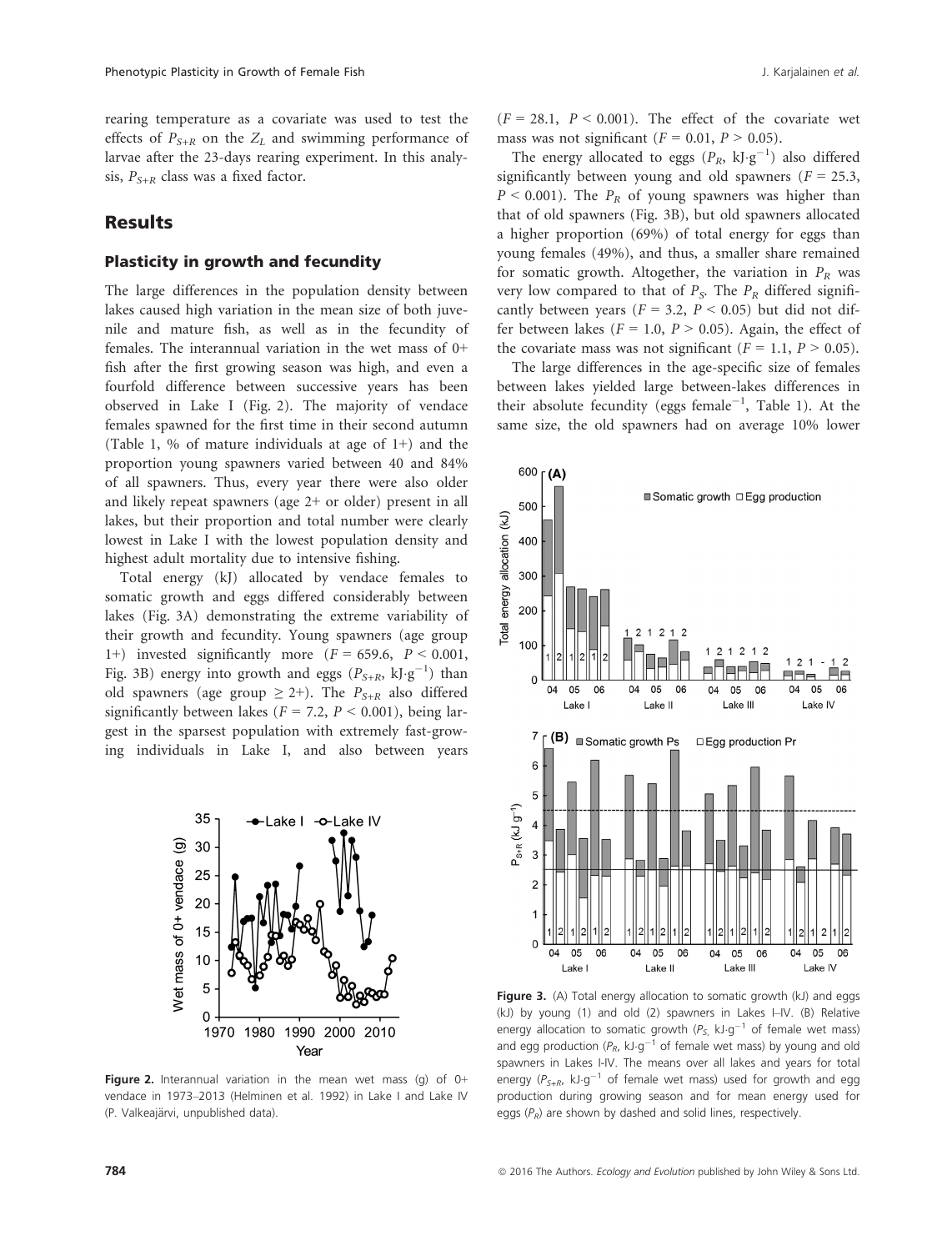absolute fecundity than the young spawners. Wet mass of eggs (mg) and relative fecundity (eggs  $g^{-1}$  female wet mass) differed significantly between these spawning history classes ( $F = 3.9$ ,  $P < 0.001$ ; and  $F = 25.9$ ,  $P < 0.001$ , Fig. 4). The egg mass of old spawners was higher but their relative fecundity was lower than those of young spawners. In the GLM model, the covariate  $P_{S+R}$  significantly affected the egg wet mass ( $F = 11.5$ ,  $P < 0.01$ ) and relative fecundity ( $F = 3.6$ ,  $P = 0.06$ ) of females: In both young and old spawners, higher  $P_{S+R}$  (and thus more energy available) was associated with higher egg mass but lower relative fecundity.

## Effects of  $P_{s+r}$  on fertilization failure and egg mortality

 $P_{S+R}$  had no effect on the fertilization failure  $Z_F$  $(F = 0.15, P > 0.05)$  or the total embryonic mortality from fertilization to 100% hatching  $Z_T$  ( $F = 0.15$ ,  $P > 0.05$ ). Neither  $Z_F$  ( $F = 0.15$ ,  $P > 0.05$ ) nor  $Z_T$  $(F = 0.7, P > 0.05)$  differed significantly between young and old spawners. In the incubation experiments,  $Z_T$  was generally high and variable between years and populations; the relative total mortalities (A%, mean  $\pm$  SD) were 82  $\pm$  9%, 53  $\pm$  23%, 25  $\pm$  16%, and 76  $\pm$  36% in Lakes I, II, III, and IV, respectively. Fertilization failure constituted most of the total mortality.

### Effects of  $P_{s+r}$  on larval growth, mortality, and swimming performance

 $P_{S+R}$  had a significant positive effect on the total length  $(L_T)$  of hatched larvae  $(F = 4.3, P < 0.05)$  but not on the



Figure 4. (A) Relationship between egg wet mass (g) and total energy allocated to growth and egg production  $(P_{S+R}, kJ \cdot g^{-1})$  of female wet mass) during the growing season. Regression lines  $(y = a + bx)$  for young  $(a = 1.81 \pm 0.12 \ (\pm 5E), b = 0.039 \pm 0.021)$ and old spawners ( $a = 1.83 \pm 0.13$ ,  $b = 0.11 \pm 0.04$ ) are given separately. (B) Relationship between relative fecundity of females (egg g<sup>-1</sup> female wet mass) and  $P_{S+R}$ . Regression lines for young  $(a = 130.3 \pm 11.1 \ (\pm 5E), b = -2.53 \pm 1.93)$  and old spawners  $(a = 121.7 \pm 8.52, b = -3.31 \pm 2.39)$  are given separately

proportion of hatched live larvae alive  $(H_{\%}, F = 2.7,$  $P > 0.05$ ).  $L_T$  of newly hatched larvae ( $F = 5.6$ ,  $P < 0.05$ ) and  $H_{\gamma_0}$  (F = 7.5, P < 0.05) differed significantly between young and old spawners. The mean  $L<sub>T</sub>$  was 8.5 mm  $(SD = 0.7, n = 31)$  and 8.7 mm  $(SD = 0.4, n = 48)$  for the young and old females, respectively. The mean  $H_{\phi_0}$ was 93% (SD = 15,  $n = 38$ ) and 98% (SD = 7,  $n = 59$ ) for the young and old females, respectively.

After the 23-days rearing experiment, the larval period mortality  $Z_L$  (Fig. 5A) differed between the low and high  $P_{S+R}$  classes ( $F = 20.3$ ,  $P < 0.001$ ) and the temperature covariate was also significant ( $F = 13.8$ ,  $P < 0.01$ ). Mortality in the low  $P_{S+R}$  class was higher than in the high  $P_{S+R}$  class. The swimming performance (Fig. 5B) of the larvae did not differ significantly between  $P_{S+R}$  classes  $(F = 1.3, P > 0.05)$ , and the effect of temperature covariate was insignificant ( $F = 0.5$ ,  $P > 0.05$ ). There was no significant difference between  $P_{S+R}$  classes (Fig. 5C, D) in larval  $L_T$  or  $W_T$  ( $t = 1.75$ ,  $P > 0.05$ ; and  $t = 0.24$ ,  $P > 0.05$ , respectively).

#### Implications for population level

In the study years, the estimates of mean density of spawners, egg production, and larval production differed considerably between the lakes (Fig. 6A–C): The offspring production was highest in Lake IV with the highest total



**Figure 5.** (A) Mortality  $(Z_l)$ , (B) swimming performance (seconds), (C) total length ( $L_T$ , mm), and (D) wet mass ( $W_T$ , mg) of vendace larvae at the end of the 23-day rearing experiments in spring 2005, 2006, and 2007. Bars indicate the mean values of larvae hatched from the eggs of females with low or high  $P_{S+R}$ . Error bars represent the standard error of the mean, and \*\*\*indicates statistically significant difference between the low and high  $P_{S+R}$ .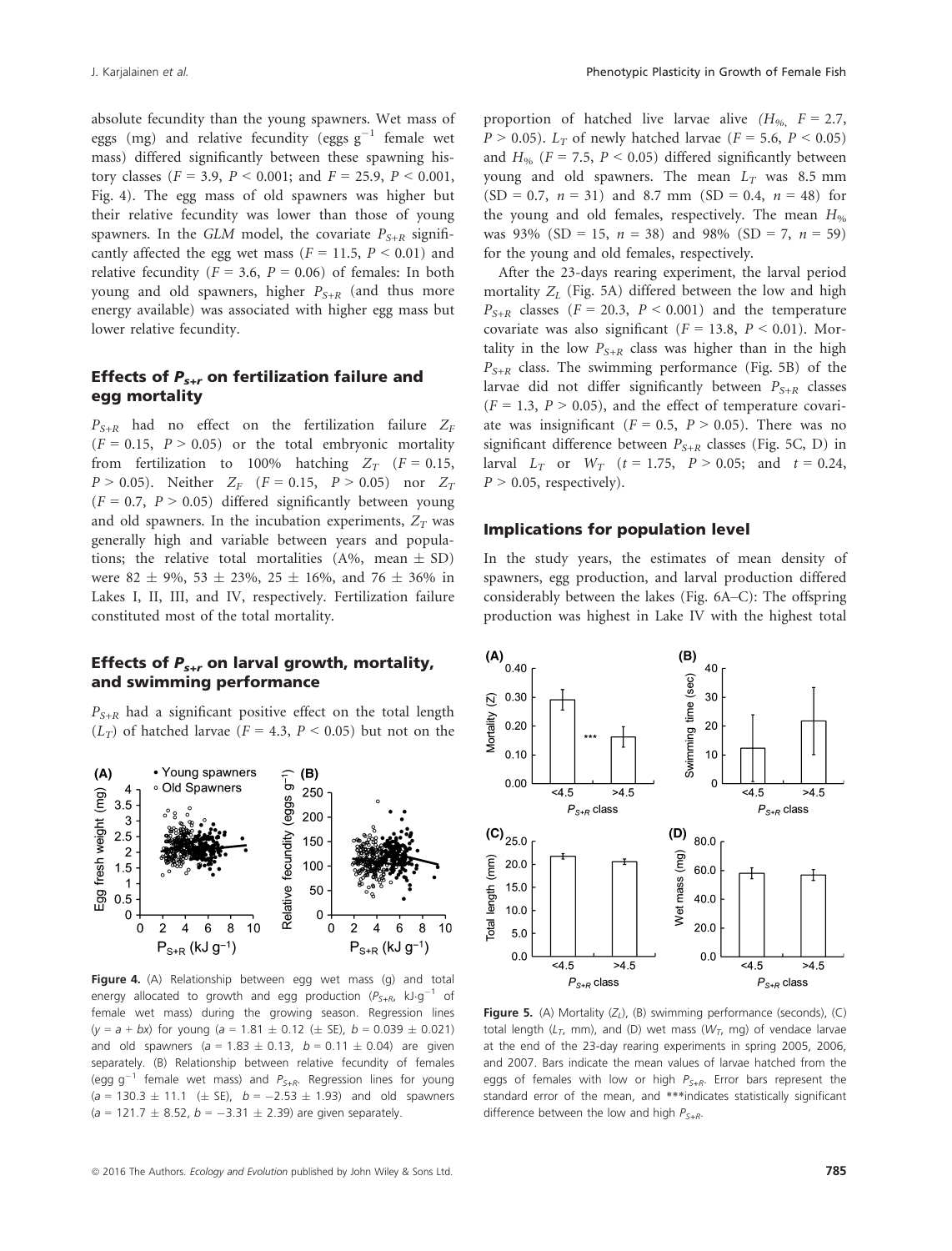density estimate, while the lowest egg and larval production was observed in Lake I with the lowest population density and the highest annual mortality. Instead, the mean annual density of 0+ fish in autumn showed low variation between the lakes (Fig. 6D), and the total annual biomass of the population showed little variation between the lakes or even an opposite trend compared to the density, with Lake I having the highest mean biomass among the study lakes (Fig. 6E).

# **Discussion**

In our study lakes, vendace females allocated a rather constant and high proportion of their energy investments to eggs  $(kJ \cdot g^{-1})$  despite very different growth patterns depending on the resources available in the different lakes (e.g., range of mean  $W_T$  and fecundity at age of first reproduction from 5 to 132 g and from 530 to 21,000 eggs female<sup>-1</sup>, respectively). The investments into eggs thus dictated the share remaining for growth. Egg production by larger females and old spawners took a larger proportion of their total energy allocated to growth and eggs  $(P_{S+R})$  than the egg investments by smaller and young spawners, which led to a trend of decreasing growth rate at higher size and age. Such reduced growth after maturation is a phenomenon widely observed among fishes (Roff 1983; Folkvord et al. 2014), and although some fish species with limited food supply may partly or fully sacrifice egg production to preserve body condition, most maintain invest-



Figure 6. Density of spawning stock (A, mature individuals  $ha^{-1}$ ), population fecundity (B, eggs ha<sup>-1</sup>), larval density (C, larvae ha<sup>-1</sup>), density of 0+ vendace in autumn (D, individuals  $ha^{-1}$ ), and total biomass of vendace in autumn (E, biomass of 0+ and mature fish  $kg$ -ha<sup>-1</sup>) in the study lakes in 2003–2007. Bars represent annual means and vertical lines standard deviations.

ment in reproduction at the expense of body reserves (Saborido-Rey and Kjesbu 2005).

The energy allocation to eggs per body mass was higher in young than in old spawners, and the egg size and consequently the relative fecundity also differed, with young females producing more but smaller eggs so that the newly hatched larvae of young females were smaller than the larvae of old spawners. The recognized high value of large mature fish (high fecundity, large eggs, higher survival of offspring) to the populations of several species has led to the recommendation in their fisheries management to conserve large, typically old individuals (Duarte and Alcaraz 1989; Berkeley et al. 2004; Saborido-Rey and Kjesbu 2005; Enberg et al. 2011). However, in our vendace experiments, the fertilization rate and the survival of embryos were not affected by the age of spawners or the total energy allocation to the eggs. This contrasts with the results of earlier experiments by Kamler et al. (1982) who reported that vendace females spawning for the first time produced the "worst" eggs, middle-aged females produced the best eggs, and old spawners laid eggs with again lower quality. The embryonic mortality in our experiments was highest during early embryogenesis until the eyed stage, which has also been reported in previous studies (Wilkonska and Zuromska 1982; Kamler 2005; Karjalainen et al. 2014). Our fertilization procedure simulated the communal spawning whereby several males release their sperm simultaneously during spawning, and therefore, the paternal effects on embryonic survival remain unresolved.

In many fish species, the important reproductive traits of age and size at maturation vary with changes in population density (Adams 1980; Trippel 1995; Saborido-Rey and Kjesbu 2005; Roos et al. 2006). As the age at maturation of vendace in Finnish lakes is practically fixed to their second autumn (age group  $1+$  years), the size at maturation varies markedly with the individual growth rate of fish, which again depends on population density. In our study lakes, fluctuation between high and low stock densities are typical and caused by interannual variation in environmental conditions (Karjalainen et al. 2000; Marjomäki 2003) as well as interstage effects of vendace populations (Marjomäki et al. 2014). In some Finnish lakes, intensive fishing of the vendace population appreciably shapes the spawning stock structure (Sarvala and Helminen 1995; Huusko and Hyvärinen 2005) and reproductive traits of the species. Especially in Lake I, a sparse population following high fishing mortality responds to high resource availability by high growth rate prior to spawning and subsequent high individual fecundity. A similar response of growth (Fig. 2) and fecundity has been seen in many other lakes, including Lake IV where in the 1990s a long and probably environmental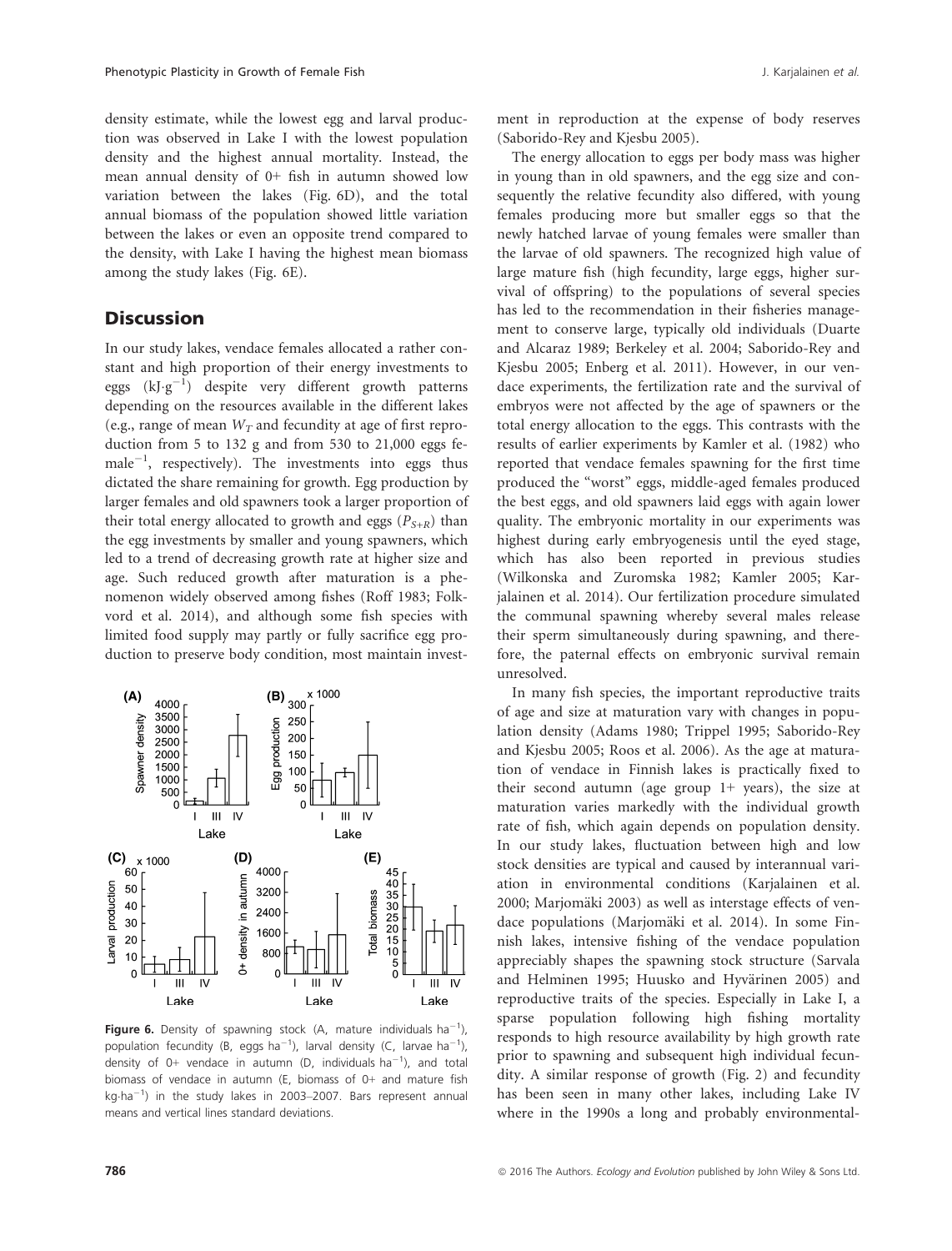induced phase of low vendace stock prevailed (Valkeajärvi and Mariomäki 2013).

Interestingly, the relative fecundity of vendace females in the sparse population was lower and egg size larger than those for fish growing in the dense stock with very much lower food ratio per capita. This response of egg size to food scarcity was opposite to the mechanisms reported among periodic salmonids, which tend to produce larger eggs if females undergo food scarcity prior to spawning (Thorpe et al. 1984; Hutchings 1991; Burton et al. 2013). This trade-off of investing in higher quality, larger larvae while reducing their quantity under food limitation has been considered a beneficial adaptation in low resource environmental conditions (Hutchings 1991; Gregersen et al. 2011; Vrtilek and Reichard 2014). However, studies have revealed that the expression of maternal effects is context-dependent and restricted maternal food availability has been shown to either decrease (Gagliano and McCormick 2007) or increase (Hutchings 1991; Guisande et al. 1996; Allen et al. 2008) offspring size and survival. Plaistow and Benton (2009) concluded that maternal effects in high competition population (low food ration) impact more on juvenile survival compared with low competition populations (high food ration), where maternal effects have more impact on the population growth rate.

In addition to the compensatory density-dependent increase in prerecruitment survival of vendace along with the decrease in spawning stock (Marjomäki 2003), exceptionally high compensatory plasticity in growth and subsequent changes in fecundity and egg size increase the capacity of vendace populations to withstand high fishing mortality. In a sparse stock, females produce per capita more and larger eggs and larvae with higher survival: In Lake I, the spawning stock density was much lower than in the other lakes, but the estimate of survival from newly hatched larvae to 0+ fish in autumn was as high as  $32 \pm 30\%$  for lake I (mean  $\pm$  SD) compared to  $11 \pm 7\%$  for Lakes III and IV. Moreover, the extremely high growth rate of fish in the Lake I prior to spawning resulted in total biomass of vendace in autumn as high as in the other lakes (Fig. 6E). The longer growing season and higher productivity in Lake I than in the other lakes also contribute to the high growth and egg production of vendace females, although the meta-analysis by Viljanen (1986) showed that differences in the growth rate of vendace populations between southern and northern lakes was much smaller than the interannual differences in growth of fish in same lake and even in successive years.

Size-selective fishing is commonly interpreted as one of the major causes behind observed changes in age at maturation by affecting growth rates and inducing evolutionary regime shifts (Saborido-Rey and Kjesbu 2005; Roos et al. 2006). In vendace populations, fishing is reflected in other reproductive traits, and intensive harvesting has also been observed to simplify the spawning population structure causing changes in the population dynamics (Huusko and Hyvärinen 2005).

Although the large interannual differences in growth of parental fish within a lake were caused by their extreme phenotypic plasticity in response to the changes in the population density, we cannot totally overrule the effect of local adaptation, which has been suggested to be common in salmonids (Taylor 1991; Primmer 2011). Local adaptation of fish can be rapid, progressive process driven by environment-induced selection process (Eizaguirre et al. 2012; Westley et al. 2012). Plasticity itself "is heritable and population differences in reaction norms can reflect adaptive responses, by natural selection, to local environments" (Hutchings 2011), and thus, locally adapted populations may vary in their plasticity. Our study species has high interannual variation in growth having large differences in mass of 0+ fish even between successive years, and the potential for plasticity seems to be similar in the study lakes (see Fig. 2). Also stock transfers of vendace by fisheries managers from lakes with dense population and slow-growing individuals to another lake with sparse population has caused remarkable changes in growth rate of transferred fish matching with the amplitude of variability in our study lakes (Huuskonen, H., Marjomäki, T. J., unpublished results).

In the incubation experiments, the embryos of all populations developed at similar rates and their hatching success was high. The newly hatched larvae of old spawners were slightly larger than those of young spawners. According to the concept of "rapid growth leads to reduced susceptibility to size-selective mortality and enables high survival and high fitness" (Miller et al. 1988) even small differences in the hatching size may significantly affect the future survival. Although Urpanen et al. (2005) observed no clear size-dependent mortality during the early life of vendace in Finnish lakes, Auvinen (1995) and Sarvala and Helminen (1995) have reported that the year-class strength of vendace in their study lakes seemed to be positively associated with egg size. In our rearing experiments, the mean lake-specific instantaneous mortality rate  $(Z_L)$  ranged from 0.10 to 0.34 and mortality did not differ among populations but was significantly different between the offspring of females with low and high  $P_{S+R}$ . However, the growth and swimming performance of the larvae under experimental conditions did not differ between  $P_{S+R}$  classes. Although our experimental and field data basically support the asymmetric food competition hypothesis of Hamrin and Persson (1986) as a mechanism explaining the 2-year cyclicity of vendace populations, the differences in larval survival and properties are far too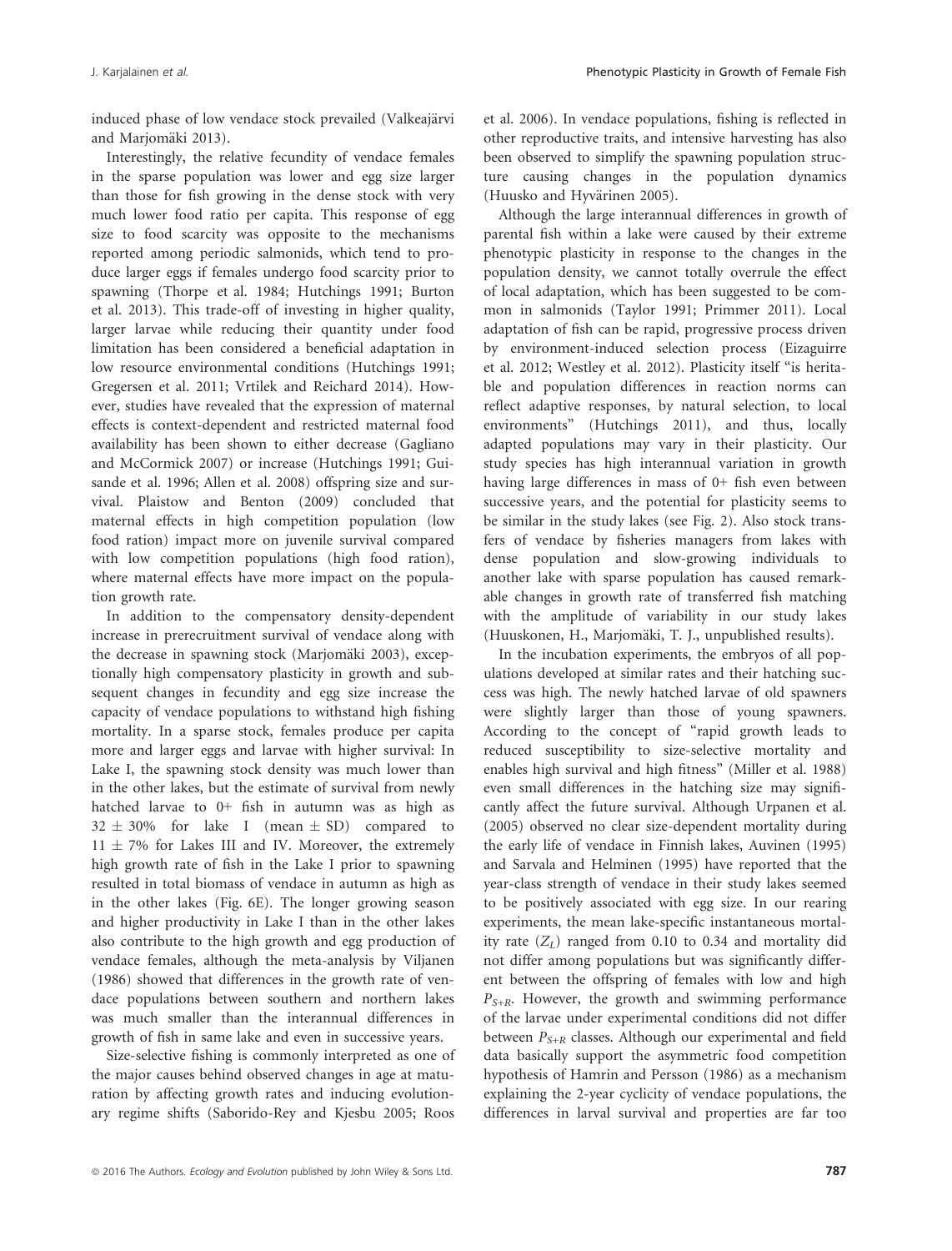small to explain substantially the dramatic 2-year population fluctuation observed in some vendace populations.

As also observed among other fishes (Burton et al. 2013; Jonsson and Jonsson 2014), the growth history of vendace already during the first growing season and then during the maturation year seems to affect their fecundity and egg size. However, it is still unclear when the number of the mature eggs in the ovaries is determined. Oocyte growth and development in teleost fishes is an interactive process that is able to adjust to the prevailing conditions (Tyler and Sumpter 1996; Lubzens et al. 2010). In salmonids, oocyte development from the primary oocyte growth phase to the maturation and ovulation takes several months. Ovaries of vendace start to develop already in early spring (March– April) and vitellogenesis begins in July continuing until ovulation and spawning in November–December (Dlugosz and Worniallo 1985). During vitellogenesis eggs will be loaded with lipids and other reserves needed for embryogenesis after fertilization (Wiegand 1996; Lubzens et al. 2010), and the size of eggs will increase up to ovulation (Dlugosz and Worniallo 1985). Primordial germ cells and first-stage oogonia can be observed in coregonids already at the juvenile stage (Krol et al. 2003), and probably the growth rate of fish in their first growing season gives the size-dependent baseline for the fecundity (Lubzens et al. 2010; Gregersen et al. 2011). However, the number of oogonia is not finite, and dividing oogonia persist in the adult ovary to mid vitellogenesis (Tyler and Sumpter 1996). Hence, we must assume that both the final number and size of eggs can still be adjusted during the growing season prior to spawning, thus ensuring that the relative energy allocation to offspring is rather constant from year to year despite the vast and unpredictable variability in population density and thus in individual growth during the growing season prior to spawning.

Altogether, the density-dependent growth of vendace influences egg production and recruitment of offspring and regulates the variability observed in many vendace populations. These small-sized schooling fish compensate strong population fluctuations by their extreme plasticity in growth and fecundity, which affect their offspring size and consequently their productivity, and account for their persistence and resilience in the face of high fishing mortality. The variability in body size of shortlived pelagic schooling fish under different environmental and nutritional conditions is exceptional among vertebrates and a special feature is also their capability to keep the relative fecundity constant regardless of high interannual fluctuation in their food resources per capita. Thus, the basis for the ecologically sustainable use for the populations of these commercially important species with dense schools is in many ways different compared to several other exploited species with later

maturation, long life cycle, and different social structure of the population.

# Acknowledgments

We thank field technician Olli Nousiainen and the staff of the Konnevesi Research Station for their invaluable help during experiments. Experiments were performed with the permission 25/18.4.2005 issued by the University of Jyväskylä committee of animal testing.

# Conflict of Interests

None declared.

#### References

- Adams, P. B. 1980. Life history patterns in marine fishes and their consequences for fisheries management. Fish. Bull. 78:1–12.
- Allen, R. M., Y. M. Buckley, and D. J. Marshall. 2008. Offspring size plasticity in response to intraspecific competition: an adaptive maternal effect across life-history stages. Am. Nat. 171:225–237.
- Auvinen, H. 1995. Intra- and interspecific factors in the dynamics of vendace (Coregonus albula (L.)) populations. Finn. Fish. Res. 15:87–96.
- Auvinen, H., J. Karjalainen, and M. Viljanen. 2000. Fluctuation of year-class strength of vendace (Coregonus albula (L.)) in Lake Onkamo, eastern Finland. Verhandlungen des Internationalen Verein Limnologie 27:1–6.
- Berkeley, S. A., C. Chapman, and S. M. Sogard. 2004. Maternal age as a determinant of larval growth and survival in a marine fish, Sebastes melanops. Ecology 85:1258–1264.
- Burton, T., S. Mckelvey, D. C. J. Stewart, D. Armstrong, and N. B. Metcalfe. 2013. Early maternal experience shapes offspring performance in the wild. Ecology 94:618–626.
- Busch, K. J. T., A. Folkvord, K. Ottera, W. F. Hutchinson, and T. S. Sand. 2009. Effects of female spawning experience and larval size on feeding and growth of cod larvae Gadus morhua L. reared in mesocosms. Mar. Biol. Res. 5:286–296.
- Dlugosz, M., and E. Worniallo. 1985. Variability of vendace (Coregonus albula L.) gonads in the annual cycle in three lakes of Mazurian Lakeland. Acta Ichtyol. Piscat. 15:171– 190.
- Duarte, C. M., and M. Alcaraz. 1989. To produce many small or few large eggs: a size-independent reproductive tactic of fish. Oecologia 80:401–404.
- Eizaguirre, C., T. L. Lenz, M. Kalbe, and M. Milinski. 2012. Rapid and adaptive evolution of MHC genes under parasite selection in experimental vertebrate populations. Nat. Commun. 3:621.
- Enberg, K., C. Jørgensen, E. S. Dunlop, O. Varpe, D. S. Boukal, L. Baulier, et al. 2011. Fishing-induced evolution of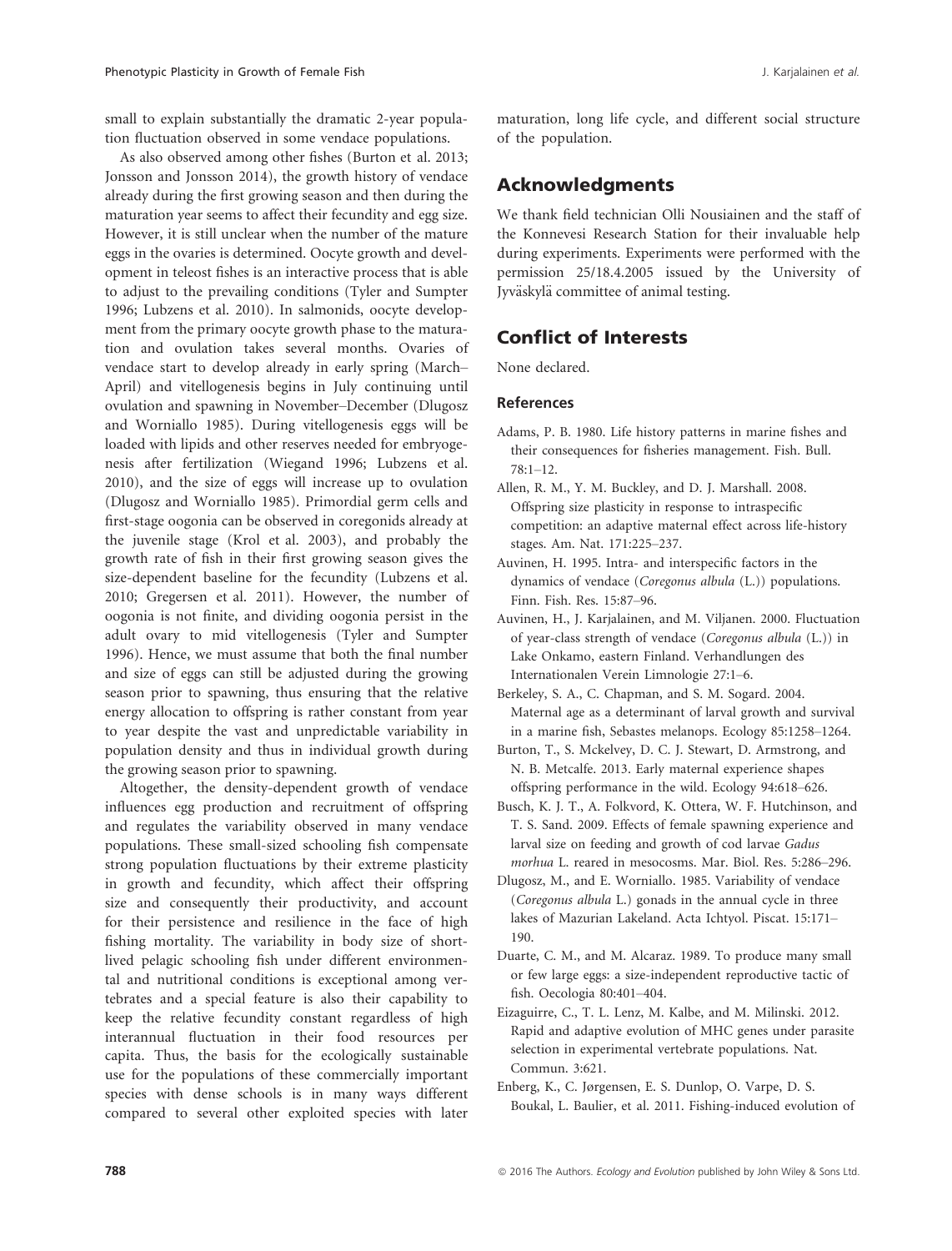growth: concepts, mechanisms and the empirical evidence. Mar. Ecol. 33:1–25.

Evans, R. P., C. C. Parrish, J. A. Brown, and P. J. Davis. 1996. Biochemical composition of eggs from old and first-time spawning captive Atlantic halibut (Hippoglossus hippoglossus). Aquaculture 139:139–149.

Evans, M. L., B. D. Neff, and D. D. Heath. 2010. Quantitative genetic and translocation experiments reveal genotype-byenvironment effects on juvenile life-history traits in two populations of Chinook salmon (Oncorhynchus tshawytscha). J. Evol. Biol. 23:687–698.

Folkvord, A., C. Jørgensen, K. Korsbrekke, R. D. M. Nash, T. Nilsen, and J. E. Skjæraasen. 2014. Trade-offs between growth and reproduction in wild Atlantic cod. Can. J. Fish. Aquat. Sci. 71:1106–1112.

Gagliano, M., and M. I. McCormick. 2007. Maternal condition influences phenotypic selection on offspring. J. Anim. Ecol. 76:174–182.

Gregersen, F., L. A. Vøllestad, K. Østbye, P. Aass, and O. Hegge. 2011. Temperature and food-level effects on reproductive investment and egg mass in vendace, Coregonus albula. Fish. Manage. Ecol. 18:263–269.

Guisande, C., J. Sanchez, I. Maneiro, and A. Miranda. 1996. Trade-off between offspring number and offspring size in the marine copepod Euterpina acutifrons at different food concentrations. Mar. Ecol. Prog. Ser. 143:37–44.

Hamrin, S. F., and L. Persson. 1986. Asymmetrical competition between age classes as factor causing population oscillations in an obligate planktivorous fish species. Oikos 47:223–232.

Heino, M., U. Dieckmann, and O. R. Godø. 2002. Estimating reaction norms for age and size at maturation with reconstructed immature size distributions: a new technique illustrated by application to Northeast Arctic cod. ICES J. Mar. Sci. 59:562–575.

Helminen, H., and J. Sarvala. 1994. Population regulation of vendace (Coregonus albula) in Lake Pyhäjärvi, southwest Finland. J. Fish Biol. 45:387–400.

Helminen, H., H. Auvinen, A. Hirvonen, J. Sarvala, and J. Toivonen 1992. Year-class fluctuations of vendace (Coregonus albula) in Lake Pyhäjärvi, Southwest Finland, during 1971–90.

Helminen, H., K. Ennola, A. Hirvonen, and J. Sarvala. 1993. Fish stock assessment in lakes based on mass removal. J. Fish Biol. 42:255–263.

Hutchings, J. A. 1991. Fitness consequences of variation in egg size and food abundance in brook trout Salvelinus fontinalis. Evolution 45:1162–1168.

Hutchings, J. A. 2011. Old wine in new bottles: reaction norms in salmonid fishes. Heredity 106:421–437.

Huusko, A., and P. Hyvärinen. 2005. A high harvest rate induces a tendency to generation cycling in a freshwater fish population. J. Anim. Ecol. 74:525–531.

Jonsson, B., and N. Jonsson. 2014. Early environment influences later performance in fishes. J. Fish Biol. 85:151– 188.

Jonsson, B., N. Jonsson, and A. G. Finstad. 2012. Effects of temperature and food quality on age and size at maturity in ectotherms: an experimental test with Atlantic salmon. J. Anim. Ecol. 82:201–210.

Kamler, E. K. 2005. Parent-egg-progeny relationships in teleost fishes: an energetics perspective. Rev. Fish Biol. Fish. 15:399–421.

Kamler, E., H. Zuromska, and T. Nissinen. 1982. Bioenergetical evaluation of environmental and physiological factors determining egg quality and growth in Coregonus albula (L.). Polskie Arch. Hydrobiol. 29:71–121.

Karjalainen, J., and M. Viljanen. 1994. Size-dependent differences in the early life history of whitefish (Coregonus lavaretus L.) and vendace (Coregonus albula (L.)) in Saimaa lake system (Finland). Arch. Hydrobiol. 130:229– 239.

Karjalainen, J., H. Auvinen, H. Helminen, T. J. Marjomäki, T. Niva, J. Sarvala, et al. 2000. Unpredictability of fish recruitment: interannual variation in young-of-the-year abundance. J. Fish Biol. 56:837–857.

Karjalainen, J., T. Keskinen, M. Pulkkanen, and T. J. Marjomäki. 2014. Climate change alters the egg development dynamics in cold-water adapted coregonids. Environ. Biol. Fishes 98:979–991.

Kjesbu, O. S., H. Murua, F. Saborido-Rey, and P. R. Witthames. 2010. Method development and evaluation of stock reproductive potential of marine fish. Fish. Res. 104:1–7.

Kokkonen, E., A. Vainikka, and O. Heikinheimo. 2015. Probabilistic maturation reaction norm trends reveal decreased size and age at maturation in an intensively harvested stock of pikeperch Sander lucioperca. Fish. Res. 167:1–12.

Krol, J., K. Demska-Zakes, P. Hliwa, and G. Korzeniowska. 2003. The influence of temperature on the sex differentiation process in peled Coregonus peled (G.). Arch. Polish Fish. 11:23–31.

Lubzens, E., G. Young, J. Bobe, and J. Cerda. 2010. Oogenesis in teleosts: how fish eggs are formed. Gen. Comp. Endocrinol. 165:367–389.

Luczynski, M. 1991. Temperature requirements for growth and survival of larval vendace, Coregonus albula (L.). J. Fish Biol. 38:29–35.

Marjomäki, T. J. 2003. Recruitment variability in vendace, Coregonus albula (L.), and its consequences for vendace harvesting. Jyväskylä Stud. Biol. Environ. Sci. 127:1-66.

Marjomäki, T. J., and M. Huolila. 1995. Monitoring the density of Lake Puulavesi vendace (Coregonus albula (L.)) by hydroacoustics, catch per unit effort, virtual population and catch per swept area. Arch. Hydrobiol. Spec. Iss. Adv. Limnol. 46:267–276.